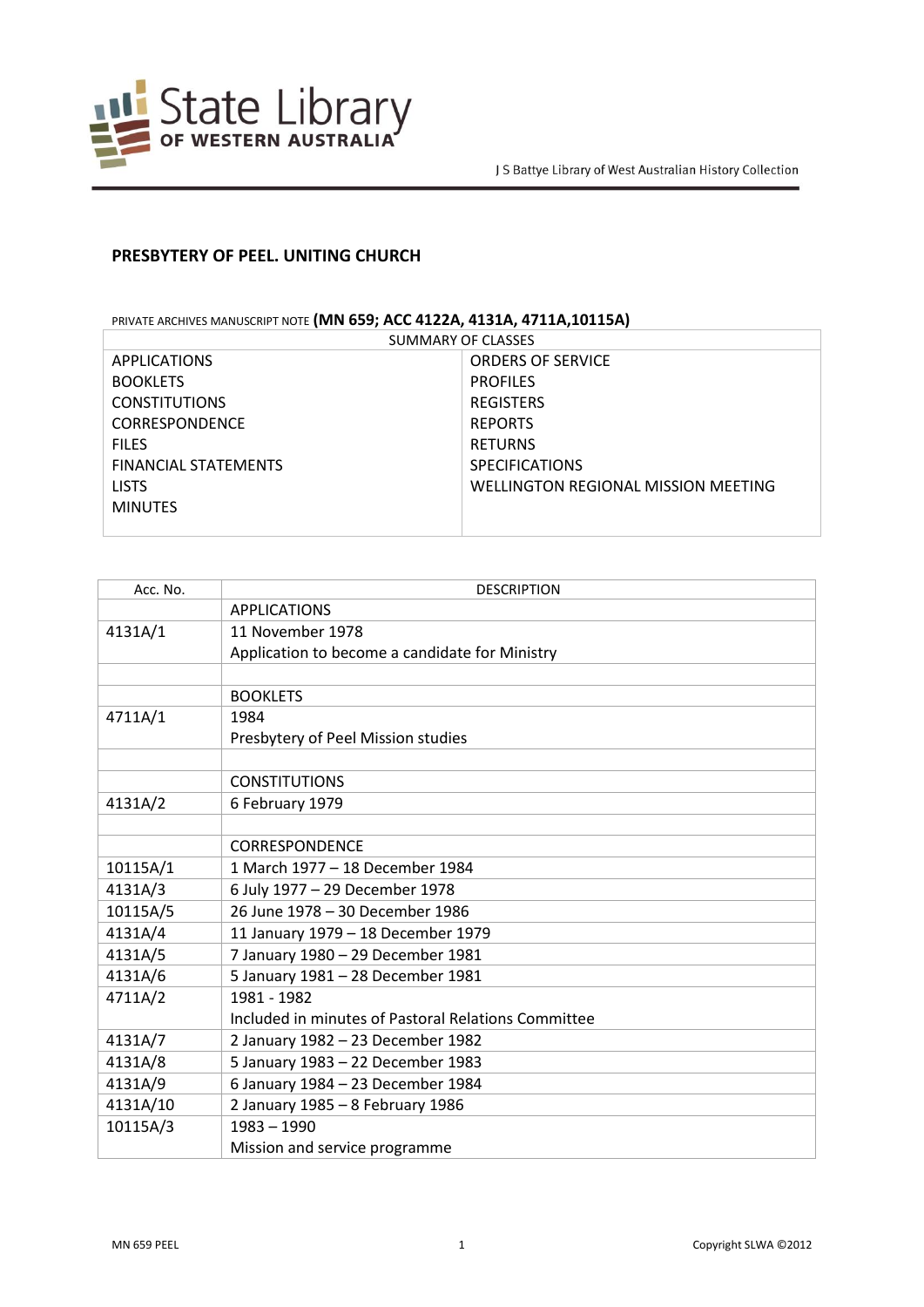

| Acc. No.          | <b>DESCRIPTION</b>                                                           |
|-------------------|------------------------------------------------------------------------------|
| 10115A/4          | 12 January 1983 - 16 November 1992                                           |
|                   | <b>Education taskforce</b>                                                   |
| 10115A/6          | 5 January 1987 - 20 December 1988                                            |
| 10115A/7          | 20 January 1989 - 29 December 1989                                           |
| 10115A/7.1        | 1 January 1990 - 12 December 1990                                            |
| 10115A/8          | 7 January 1991 - 19 December 1991                                            |
| 10115A/9          | 1992                                                                         |
| 10115A/10         | 22 March 1993 - 8 November 1994                                              |
| 10115A/11         | 1995                                                                         |
| 10115A/54         | 1995                                                                         |
|                   | South West regional parish. Proposal for co-operative ministry               |
| 10115A/12         | 2 August 1996 - 28 July 1999                                                 |
| 10115A/13         | 6 January 2001 - 17 December 2002                                            |
| 10115A/14         | 21 January 2003 - 22 December 2004                                           |
|                   |                                                                              |
| 10115A/15         | 7 January 2005 - 21 November 2005                                            |
|                   |                                                                              |
|                   | <b>FILES</b>                                                                 |
| 4131A/11          | 6 March 1980 - 6 April 1981                                                  |
|                   | Travelling costs (includes returns from other Presbyteries)                  |
|                   | <b>Wellington regional mission</b>                                           |
| 10115A/52         | Personal report, John Barendrecht                                            |
| <b>Restricted</b> |                                                                              |
| 10115A/53         | Statement of Kenneth Devereux in T. Winter court case                        |
| <b>Restricted</b> |                                                                              |
| 10115A/55         | 1996                                                                         |
|                   | Proposal for establishment of Wellington regional mission                    |
| 10115A/56         | 1997                                                                         |
|                   | Proposal for establishment of Wellington regional mission                    |
| 10115A/57         | 1998                                                                         |
|                   | Wellington regional mission                                                  |
| 10115A/58         | 1999                                                                         |
|                   | Wellington regional mission                                                  |
| 10115A/65         | 14 February 1999 - 10 August 2000                                            |
| <b>Restricted</b> | Wellington regional mission. Correspondence                                  |
| 10115A/59         | 2000                                                                         |
| <b>Restricted</b> | Wellington regional mission. Correspondence, T. Winter and K. Devereux       |
| 10115A/66         | 5 September 2000 - 23 March 2001                                             |
| Restricted        | Wellington regional mission. Correspondence                                  |
| 10115A/60         | 2001                                                                         |
|                   | Wellington regional mission                                                  |
| 10115A/61         | July 2002 - August 2002                                                      |
|                   | Wellington regional mission minutes                                          |
| 10115A/62         | 8 July 2004 - 20 October 2004                                                |
| Restricted        | Wellington regional mission. Correspondence, K. Devereux, T. Winter, lawyers |
| 10115A/63         | 8 July 2004 - 20 October 2004                                                |
| <b>Restricted</b> | Wellington regional mission. Correspondence; T. Winter v UCA                 |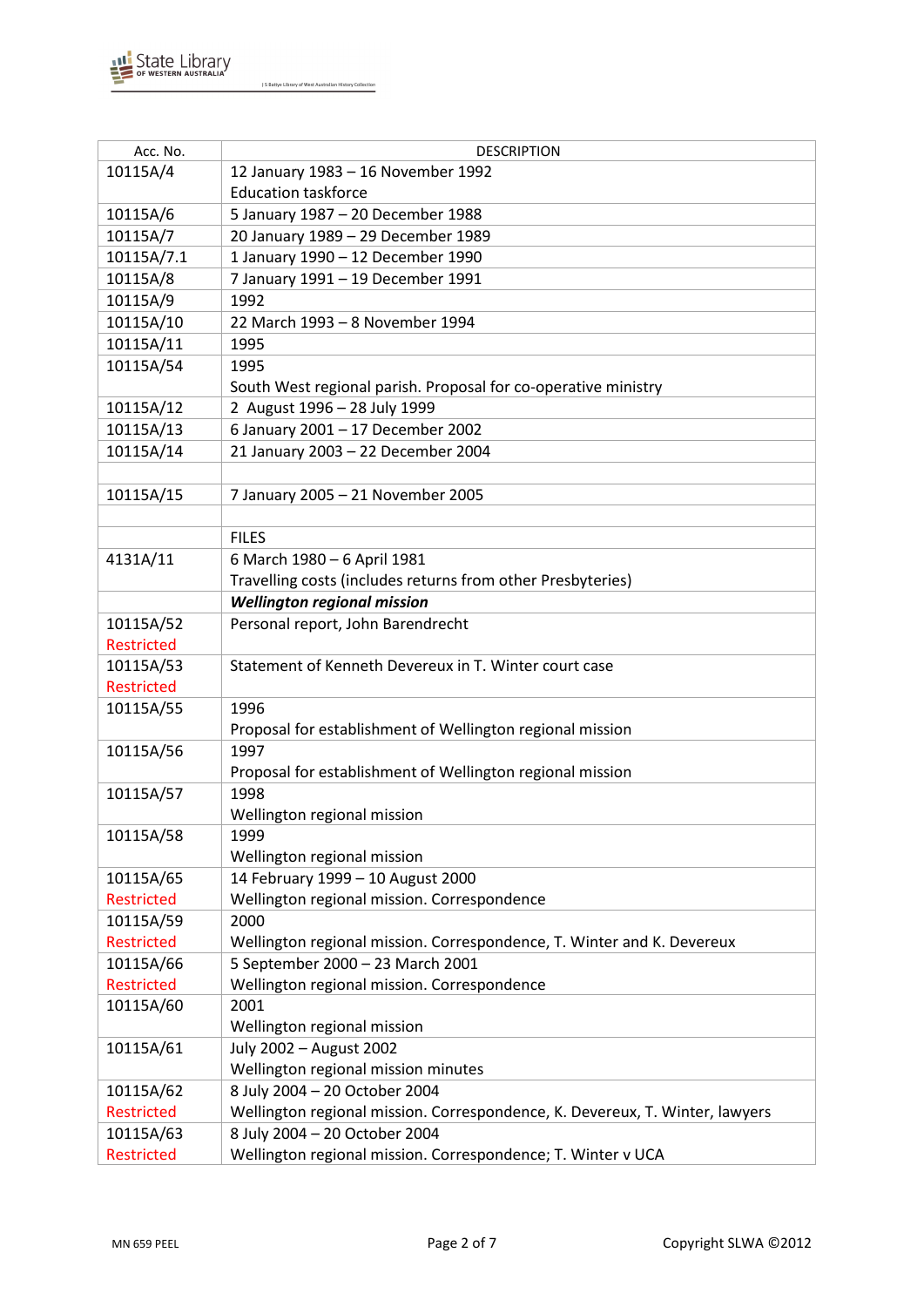| Acc. No.    | <b>DESCRIPTION</b>                                                                |
|-------------|-----------------------------------------------------------------------------------|
| 10115A/63.1 | 14 August 2000 - 4 September 2000                                                 |
| Restricted  | Wellington regional mission. Correspondence; T. Winter v UCA                      |
| 10115A/64   | 19 April 2007 - 7 January 2008                                                    |
|             | Wellington regional mission. Settlement for T. Winter v UCA Property Trust        |
|             |                                                                                   |
|             | <b>FINANCIAL STATEMENTS</b>                                                       |
| 4131A/12    | 1978-1979, 1980, 1982                                                             |
|             | Includes Treasurers' Reports for Peel Presbytery. Statements of Arrears of levies |
|             | 1979 Fremantle, Busselton, Bunbury, Melville                                      |
|             | Peel Presbytery Statement 1981                                                    |
|             | Canning Parish 1981                                                               |
|             | Hilton-Cockburn Parish 1981-1983, 1985                                            |
|             | Peel Presbytery Bank Book 9 March 1976 - 27 January 1982                          |
|             | <b>Claremont Memorial Trust 1982</b>                                              |
|             |                                                                                   |
|             | <b>LISTS</b>                                                                      |
| 4131A/13    | n.d. Busselton Campsite Committee                                                 |
|             | n.d. Presbytery of Peel Representative                                            |
|             | n.d. Presbytery of Swan Youth Contacts<br>n.d. Parish Secretaries                 |
|             | n.d. Women's Groups within the Northern half of the Presbytery of Peel            |
|             | 1977. Council of Churches Representatives                                         |
|             | 1977. List of Elders. Bunbury, Busselton, Canning, Gosnells, Hilton, Cockburn,    |
|             | Melville, Murray, Rockingham, Safety Bay                                          |
|             | 1977. Ministers of the Word                                                       |
|             | 1978. Synod Mailing List                                                          |
|             | June 1979. Presbytery of Peel Committee                                           |
|             | 1980. Gosnells Council of Elders and Parish Council                               |
|             | 1980. Settlement List, Presbytery of Peel                                         |
|             | 1980. Lay Preachers                                                               |
|             | 1983. Hilton-Cockburn Parish Office Bearers                                       |
|             | 1984. Presbytery of Perth Office Bearers and Committees                           |
|             | 1985. Presbytery of Peel Representative to Synod                                  |
|             |                                                                                   |
|             | <b>MINUTES</b>                                                                    |
| 4131A/14    | 18 August 1975 - 1 August 1981                                                    |
|             | Provisional Presbytery and Presbytery (with some agendas)                         |
| 4131A/15    | 7 October 1975 - 3 October 1981                                                   |
|             | Standing Committee of Provisional Presbytery and Presbytery (with some agendas)   |
| 4131A/25    | 3 March 1976 - 8 May 1985<br><b>Presbytery Nominating Committee</b>               |
| 4131A/16    | 4 March 1976 - 22 July 1976                                                       |
|             | Joint Planning Committee (for the establishment of the Uniting Church)            |
| 4131A/21    | 17 March 1976 - 16 November 1985                                                  |
|             | Presbytery of Swan. (Includes some minutes of Secretariat of the Provisional      |
|             | Presbytery)                                                                       |
| 4131A/20    | 3 April 1976 - 30 April 1985                                                      |
|             | Presbytery of Stirling                                                            |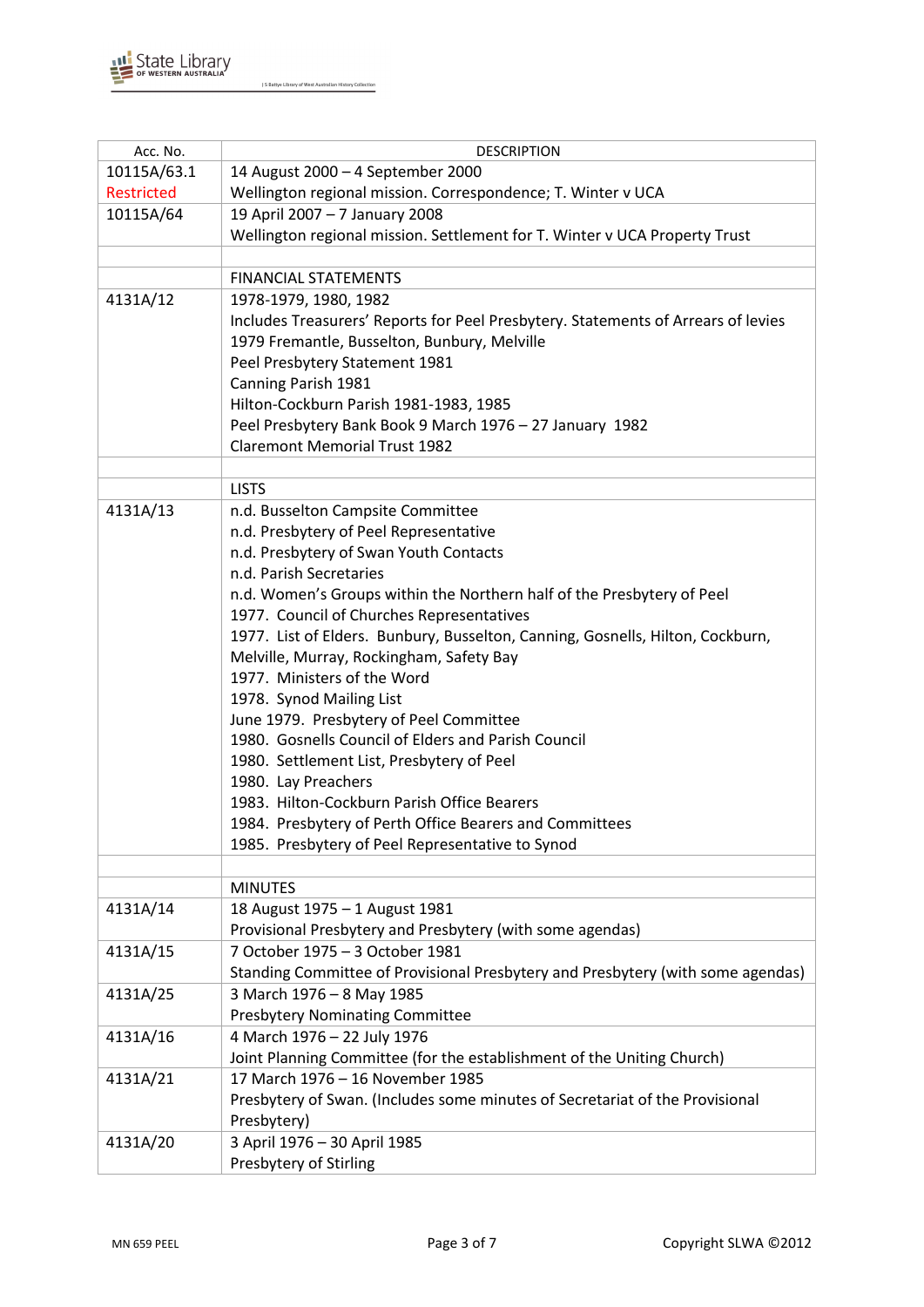

| Acc. No.  | <b>DESCRIPTION</b>                                                |
|-----------|-------------------------------------------------------------------|
| 4131A/16  | 14 April 1976                                                     |
|           | <b>Task Force on Pastoral Relations</b>                           |
| 4131A/19  | 12 May 1976 - 13 November 1985                                    |
|           | Presbytery of Perth                                               |
| 4131A/16  | 25 July 1976                                                      |
|           | <b>Board of Ministry</b>                                          |
| 4131A/16  | 6 September 1976                                                  |
|           | Visitation and Mission Task Force                                 |
|           | 2 May 1977 - 31 August 1985                                       |
|           | Presbytery Minutes. Includes some reports.                        |
| 10115A/19 | 2 August 1977 - 7 November 1989                                   |
| 4131A/17  | 7 February 1978 - 8 December 1983                                 |
|           | Synod Mission and Service Programme Committee (with some agendas) |
| 10115A/30 | 10 March 1978 - 8 December 1983                                   |
|           | <b>Standing committee</b>                                         |
| 4131A/24  | 31 August 1978 - 8 September 1985                                 |
|           | <b>Assembly Standing Committee</b>                                |
| 10115A/20 | $1979 - 1987$                                                     |
|           | Mission task force                                                |
| 10115A/16 | 16 March 1979 - 10 April 1992                                     |
|           | Parish education commission                                       |
| 4711A/3   | 1981 - 1982                                                       |
|           | <b>Pastoral Relations Committee</b>                               |
| 4131A/23  | 2 April 1981 - 11 August 1984                                     |
|           | <b>General Council of Synod</b>                                   |
| 4131A/16  | 25 March 1982                                                     |
|           | Joint Presbyteries Settlements Advisory Committee                 |
| 4131A/16  | 3 July 1982                                                       |
|           | <b>Busselton Campsite Committee</b>                               |
| 10115A/23 | 21 August 1982 - 28 June 1988                                     |
|           | <b>Pastoral Relations Committee</b>                               |
| 10115A/18 | 1984 – 1986                                                       |
|           | Mission and service programme committee                           |
| 10115A/31 | 1 January 1984 - 12 December 1985                                 |
|           | Standing committee                                                |
| 4131A/22  | 9 February 1984 - 12 December 1985                                |
|           | <b>Synod Standing Committee</b>                                   |
| 4131A/18  | 17 and 18 March 1984 - 1 and 4 March 1985                         |
|           | Presbytery of the North West                                      |
| 4131A/16  | 21 March 1985                                                     |
|           | <b>Mission Task Force</b>                                         |
| 10115A/32 | 6 March 1986 - 15 October 1987                                    |
|           | Standing committee                                                |
| 10115A/17 | $1987 - 1990$                                                     |
|           | Mission and service programme committee                           |
| 10115A/36 | 20 March 1987 - 1 August 1992                                     |
|           | Metro strategy committee                                          |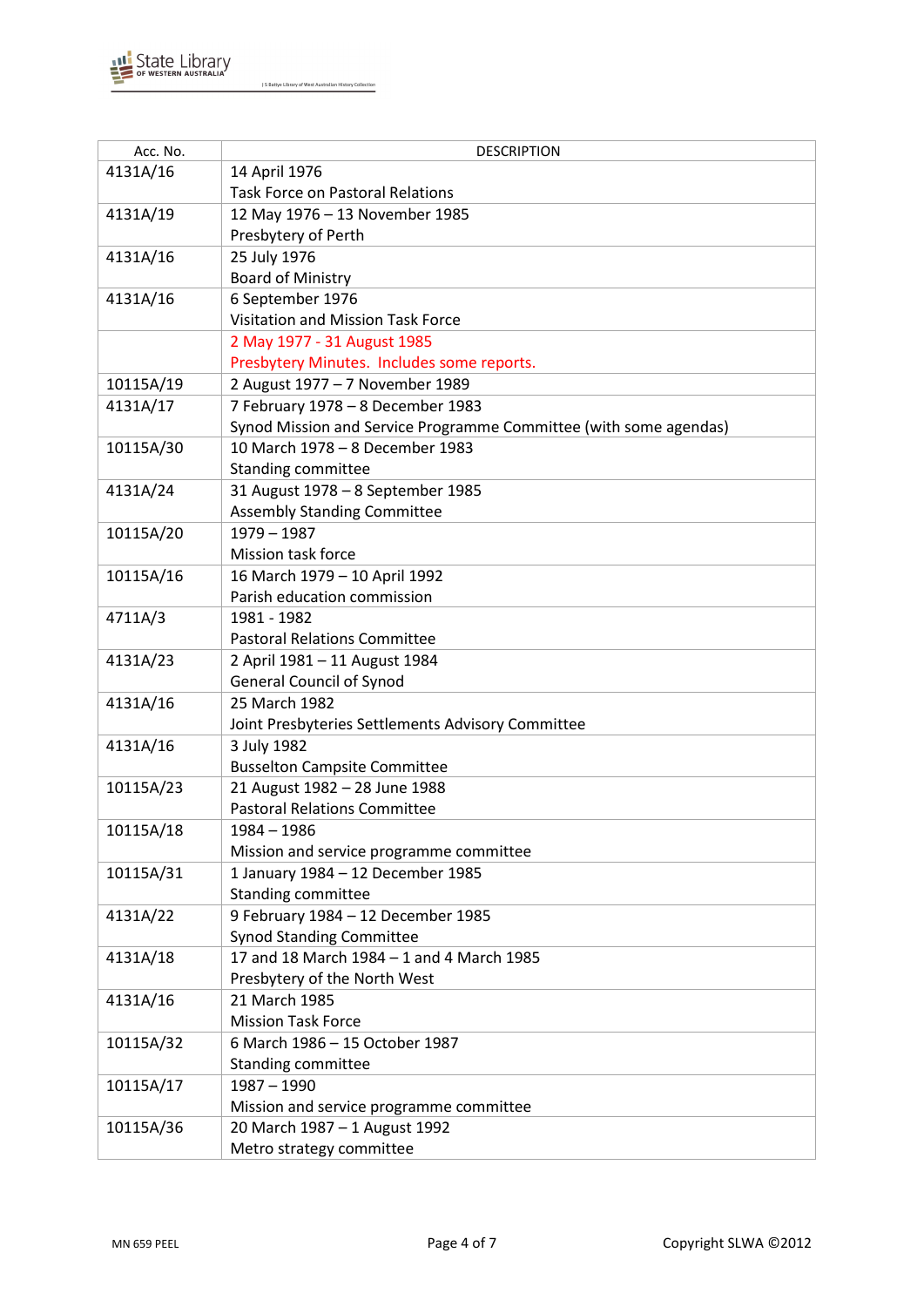

| Acc. No.  | <b>DESCRIPTION</b>                                                           |
|-----------|------------------------------------------------------------------------------|
| 10115A/33 | 14 January 1988 - 5 May 1992                                                 |
|           | Standing committee                                                           |
| 10115A/21 | 13 February 1988 - 8 August 1997                                             |
| 10115A/35 | 1 March 1988 - 5 July 1995                                                   |
|           | S.W. strategy committee                                                      |
| 10115A/24 | 25 April 1989 - 19 December 1989                                             |
| 10115A/34 | 1993 - 15 October 2002                                                       |
|           | <b>Standing committee</b>                                                    |
| 10115A/25 | 23 August 1994 - 26 November 1996                                            |
|           | <b>Pastoral Relations Committee</b>                                          |
| 10115A/26 | 28 February 1995 - 15 December 1998                                          |
|           | <b>Pastoral Relations Committee</b>                                          |
| 10115A/22 | 8 August 1997 - 22 November 2003                                             |
| 10115A/27 | 19 January 1999 - 27 November 2001                                           |
|           | <b>Pastoral Relations Committee</b>                                          |
| 10115A/28 | 29 January 2002 - 23 November 2005                                           |
|           | <b>Pastoral Relations Committee</b>                                          |
| 10115A/29 | 21 February 2004 - 13 November 2005                                          |
|           | Includes Standing committee minutes at end of book 2004 - 2006               |
|           |                                                                              |
|           | <b>ORDERS OF SERVICE</b>                                                     |
| 4131A/26  | n.d. Ordination of D. McAndrew                                               |
|           | n.d. Ordination of Rev M.G. Fawcett                                          |
|           | n.d. Induction of Rev T Fisiihoi to Bunbury Parish                           |
|           | n.d. Induction of Rev A Pederick to Bunbury Parish                           |
|           | n.d. To mark the visit of Rev D Gill, Secretary of Assembly                  |
|           | 23 April 1978. Induction of Rev K Bond to Applecross - Mt Pleasant Parish    |
|           | 16 June 1978. Induction of Rev T Luckett to Murray Parish                    |
|           | 25 February 1979. Ordination of Rev Lee Edwards                              |
|           | 4 August 1979. Presbytery Meeting Collie                                     |
|           | 1985. Commissioning of Office Bearers of Presbytery of Peel                  |
| 4122A/9   | [5 February 1978]                                                            |
|           | Ordination of Mr David McAndrew and induction to the Parish of Armadale -    |
| 4122A/10  | North Murray<br>2 February 1979                                              |
|           | Rev Ken Ogier - Induction into parish of Applecross, Mt Pleasant             |
| 4122A/11  | 25 February 1979                                                             |
|           | Ordination of Mrs Lee Edwards                                                |
| 4122A/12  | 24 July 1988                                                                 |
|           | Dedication of Armadale/Kelmscott Uniting Church Armadale/North Murray Parish |
|           |                                                                              |
|           | <b>REGISTERS</b>                                                             |
| 10115A/39 | $1976 - 1985$                                                                |
|           | Attendance record                                                            |
| 10115A/37 | 6 August 1985 - November 1989                                                |
|           | Register of attendance                                                       |
| 10115A/40 | 17 February 1990 - 15 February 1992                                          |
|           | Register of attendance                                                       |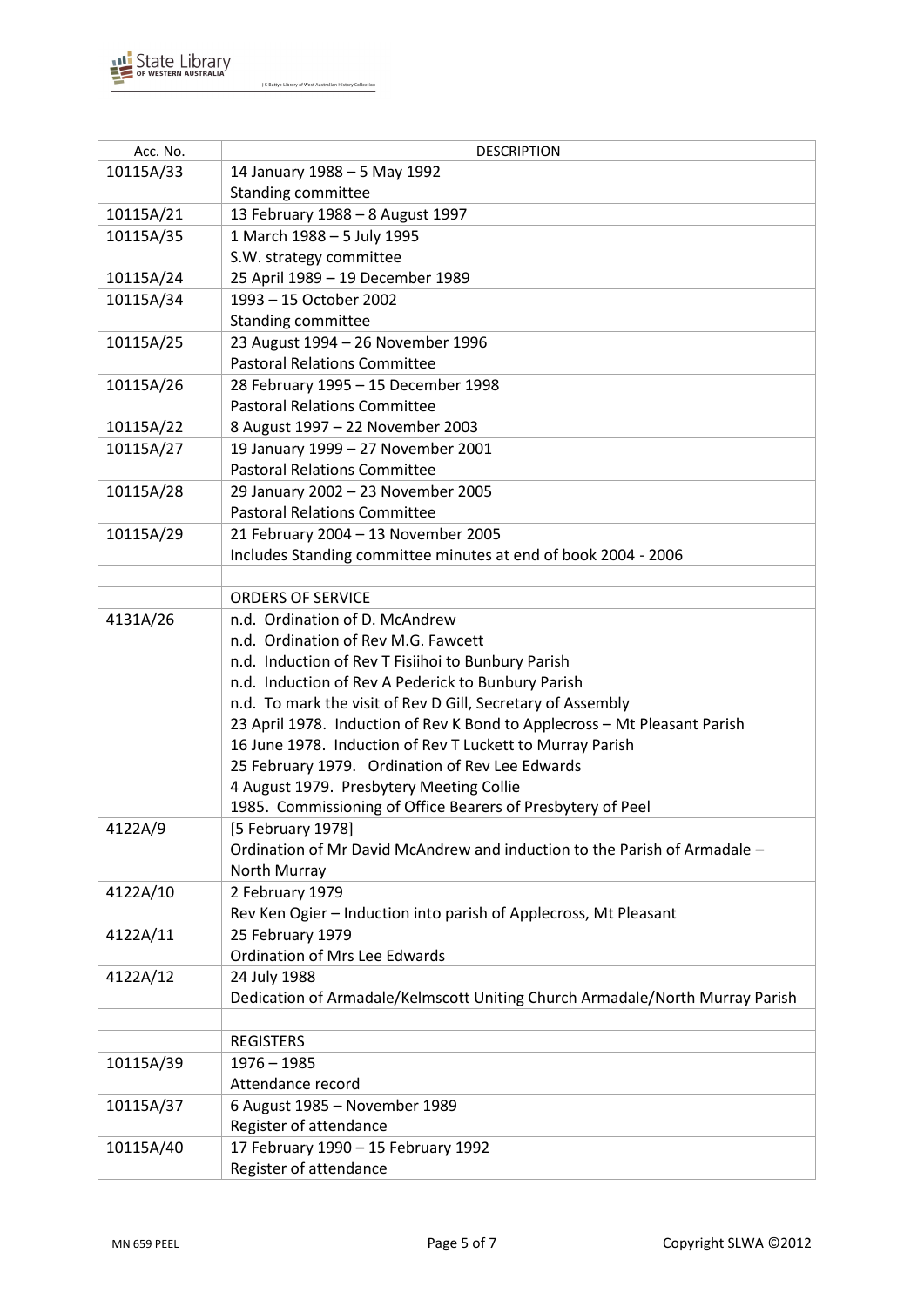

| Acc. No.  | <b>DESCRIPTION</b>                                                                                |
|-----------|---------------------------------------------------------------------------------------------------|
| 10115A/38 | 23 May 1992 - 13 August 1994                                                                      |
|           | Register of attendance                                                                            |
|           |                                                                                                   |
|           | <b>REPORTS</b>                                                                                    |
| 10115A/41 | 21 March 1975 - November 1984                                                                     |
| 4131A/34  | 25 August 1975 - 10 March 1983                                                                    |
|           | <b>Education Task Force</b>                                                                       |
| 4131A/31  | 3 May 1976 - May 1985                                                                             |
|           | <b>Mission Task Force</b>                                                                         |
| 4131A/35  | 2 November 1976 - 3 December 1981                                                                 |
|           | <b>Finance and Property Task Force</b>                                                            |
| 4131A/33  | 2 November 1976 - May 1985                                                                        |
|           | Pastoral Relations and Settlements Task Force                                                     |
| 4131A/28  | 1977-1985                                                                                         |
|           | <b>Synod Reports</b>                                                                              |
| 10115A/19 | August 1977 - November 1987                                                                       |
| 4131A/27  | Parish profiles and visitation reports                                                            |
|           | Questionnaire for Rev Parish Profile                                                              |
|           | Instructions for preparing Parish Profiles                                                        |
|           | August 1978. Visitation Report, Bunbury                                                           |
|           | 16 April 1979. List of Office Bearers, Gosnells Parish                                            |
|           | 18 September 1979. Visitation Report, Melville Parish                                             |
|           | 5 October 1979. Gosnells Parish Profile                                                           |
|           | 21 August 1980. Visitation Report Murray Parish                                                   |
|           | 12 September 1981. Parish Profile Gosnells Parish                                                 |
|           | 28 October 1981. Visitation Report Murray Parish                                                  |
|           | 5-6 March 1982. Visitation Report Leeuwin Parish<br>1982. Parish Profile Hilton - Cockburn Parish |
|           | March 1983. Visitation Report Rockingham - Safety Bay Parish                                      |
|           | 7 April 1983. Visitation Report Mt Pleasant - Applecross Parish                                   |
|           | 10 May 1983. Visitation Report, Preston Parish                                                    |
|           | 18 March 1984. Review of Hilton-Cockburn-Kwinana Parish                                           |
|           | 13 June 1984. Visitation Report - Myaree Congregation of Bicton - Palmyra Parish                  |
| 4131A/30  | 1979 - 1981.                                                                                      |
|           | Campsite Reports. Daybreak, Geographe Bay, Busselton                                              |
| 4131A/37  | 1979 - 1983                                                                                       |
|           | Faculty Reports on Theological Students: Mrs McAndrew, Mr J Barendrecht, Mr R                     |
|           | Marsh, Mr S Francis, Mr N Campbell                                                                |
| 4131A/39  | 18 February 1980 - 24 March 1981                                                                  |
|           | <b>WA Council of Churches</b>                                                                     |
| 4131A/36  | 5 September 1980 - 12 March 1981                                                                  |
|           | <b>Chaplaincy Committee</b>                                                                       |
| 4131A/29  | $1981 - 1982$                                                                                     |
|           | Parish Reports from Hilton-Cockburn, Collie-Darkan, Bullcreek Community                           |
| 4131A/32  | 1981 - September 1983                                                                             |
|           | Synod Mission and Service Programme Committee                                                     |
| 4131A/38  | 2 August 1983                                                                                     |
|           | <b>Nominations Committee</b>                                                                      |